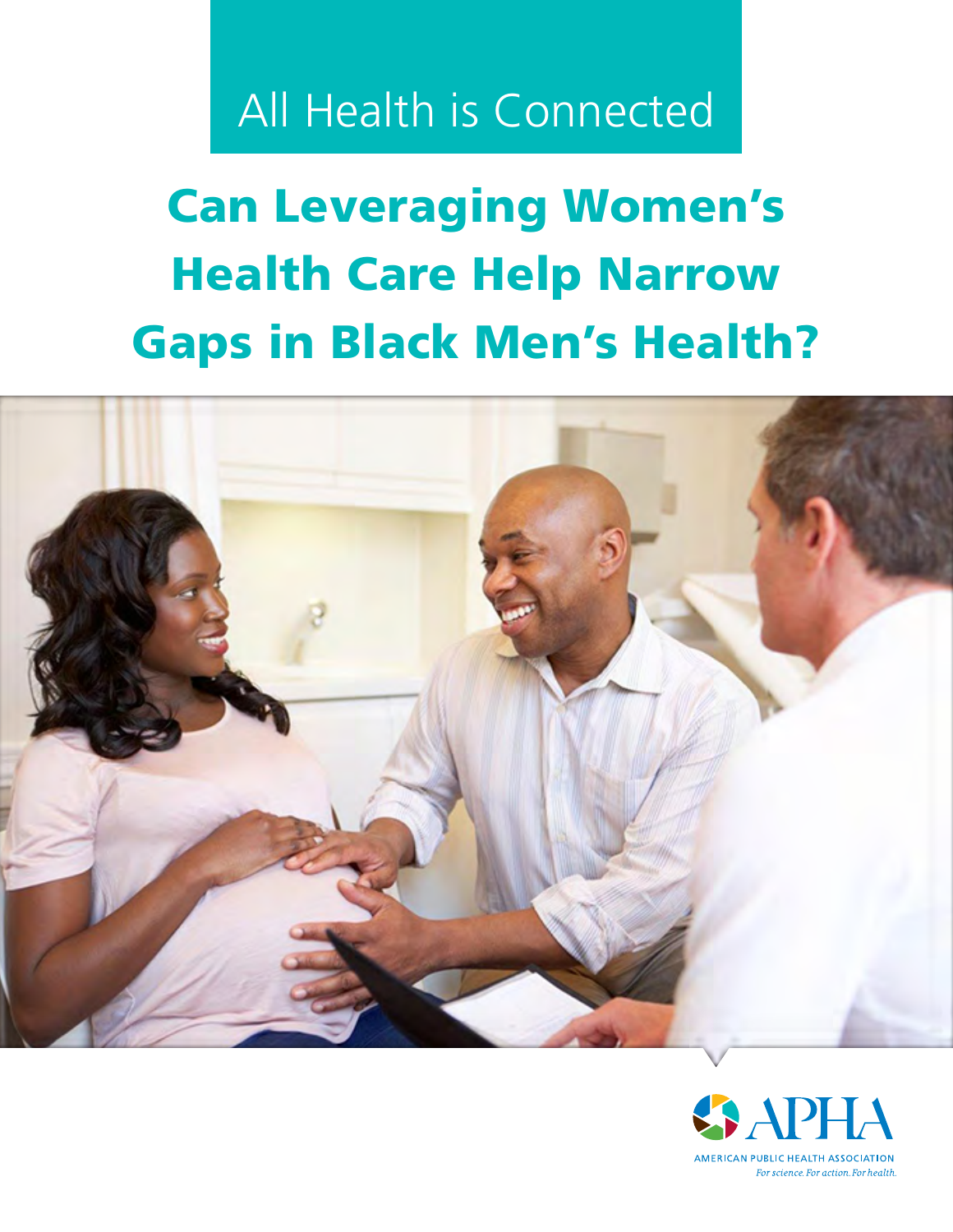# OBJECTIVE

To advance discussions around opportunities to improve the health of boys and men of color through innovative, clinicalbased and community-based interventions that actively engage men of color during their and their partners' preconception, prenatal, and postnatal care. Because men of color typically experience significant barriers to good health and well-being, preconception and pregnancy-related care could be an effective entry point for this population into the health care system and enhance their opportunity to secure a medical home of their own. If successful, such interventions could produce a positive domino effect that results in healthier families, healthier babies and healthier boys of color that grow up to be healthier men.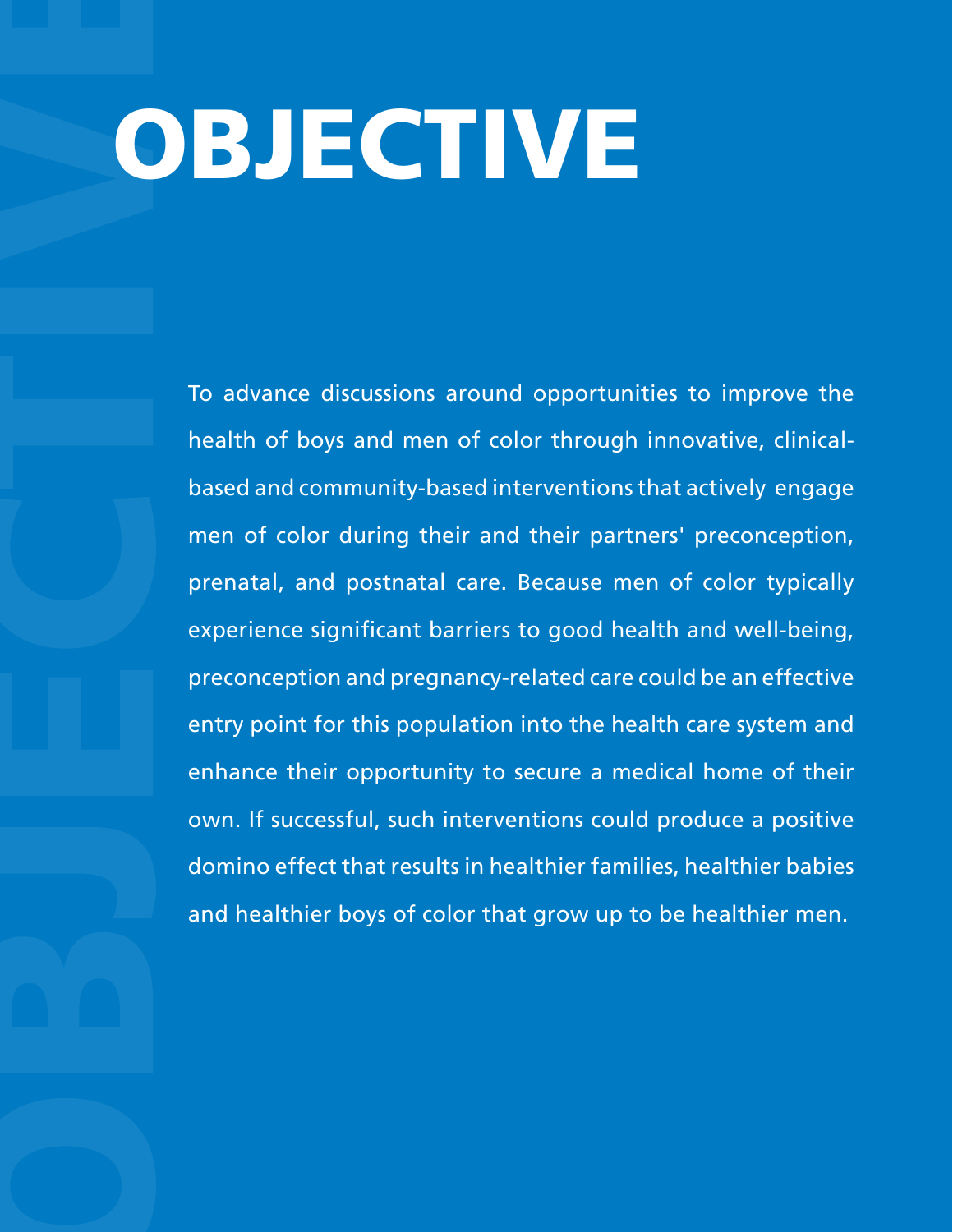# I. INTRODUCTION

*"We can't afford to overlook men's health disparities that exist in this country. The cost to society — both moral and economic — is staggering." — Roland J. Thorpe Jr., PhD, deputy director, Hopkins Center for Health Disparities Solutions*

Healthy People 2020, the nation's health objectives for the current decade, was specifically designed to strengthen efforts "to achieve health equity, eliminate disparities and improve the health of all groups." In particular, **Healthy People 2020** (www.healthypeople.gov) defines health equity as the "attainment of the highest level of health for all people. Achieving health equity requires valuing everyone equally with focused and ongoing societal efforts to address avoidable inequalities, historical and contemporary injustices, and the elimination of health and health care disparities."

Over many decades, research shows that black men in America consistently experience shorter lifespans and poorer health — such as disproportionately higher burdens of heart disease, diabetes, asthma, cancer and  $HIV/AIDS<sup>1</sup>$  — than their white counterparts.

In fact, black men tend to have some of the **worst health indicators**<sup>2</sup> among all racial and ethnic groups in America.

Historically, black men have also experienced much lower rates of insurance coverage. Part of that difficulty is due to men being less likely to qualify for public insurance programs in which eligibility

is tied to caring for dependent children. However, the uninsured rate among blacks overall dropped from 21 percent in 2013 to 13 percent in 2016<sup>3</sup>; in fact, people gaining coverage between 2010 and 2015 were more likely to be male than female.<sup>4</sup> The disparity in uninsurance between black and white men was 6.6 percentage points in 2014, dropping from 10.1 percentage points in 2013.<sup>5</sup> Still, people of color continue to face a higher risk of going uninsured than whites.<sup>6</sup>

Achieving health equity among boys and men in

Healthcare Plans Employee Enrollmont To be Completed by Emple Application for

communities of color is a complex endeavor that requires partnerships across sectors with a dedicated focus on the social, economic and environmental barriers to greater health and longevity as well as a community-driven understanding of historical injustices. Such work also requires cooperation on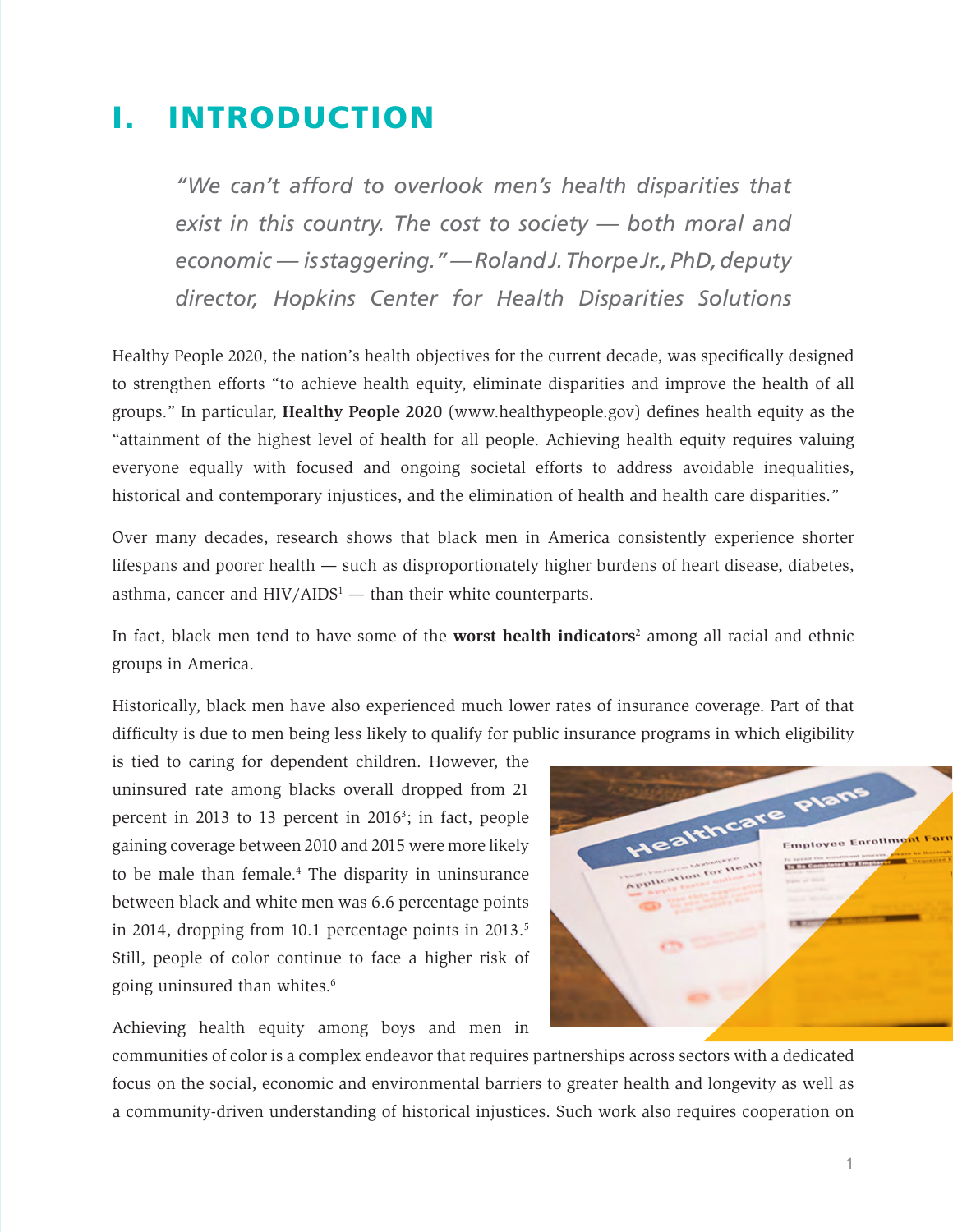the part of practitioners, as research shows that implicit bias<sup>7</sup> plays a role in physician diagnostic and treatment decisions that can contribute to health disparities.

With all that in mind, it's critical to leverage existing avenues to both reach black men with health information and help link them to resources that connect them to the health care system. This paper zeroes in on one potential avenue — preconception and pregnancy-related care — to help underserved black men find and secure a medical home of their own.

This kind of strategy could involve health care providers, in both clinical and community settings, to work with women and their partners to uncover and address barriers to their family's health, while delivering patient-centered care within a framework that expressly acknowledges the interconnected, intergenerational nature of health disparities. This approach may be realized using evidence-based, low-cost interventions known to have positive spillover effects for improved family and community health. Furthermore, this approach is a practice in quality improvement and value-based care — two of the big priorities now driving innovation in health care services and delivery.

# II. DISPARITIES AMONG BLACK MEN IN AMERICA

*"Among the most overlooked populations who experience the poorest health outcomes and face the biggest barriers to care are men of color." — David Satcher, MD, PhD, former U.S. Surgeon General*

Black men in America, and black Americans in general, experience striking disparities in both health and the determinants shaping health:

- As of 2015, black men's life expectancy at birth<sup>8</sup> was 72.2 years, more than four years shorter than white men.
- Black men are 30 percent<sup>9</sup> more likely to die from heart disease and 60 percent<sup>10</sup> more likely to die from stroke than white men.

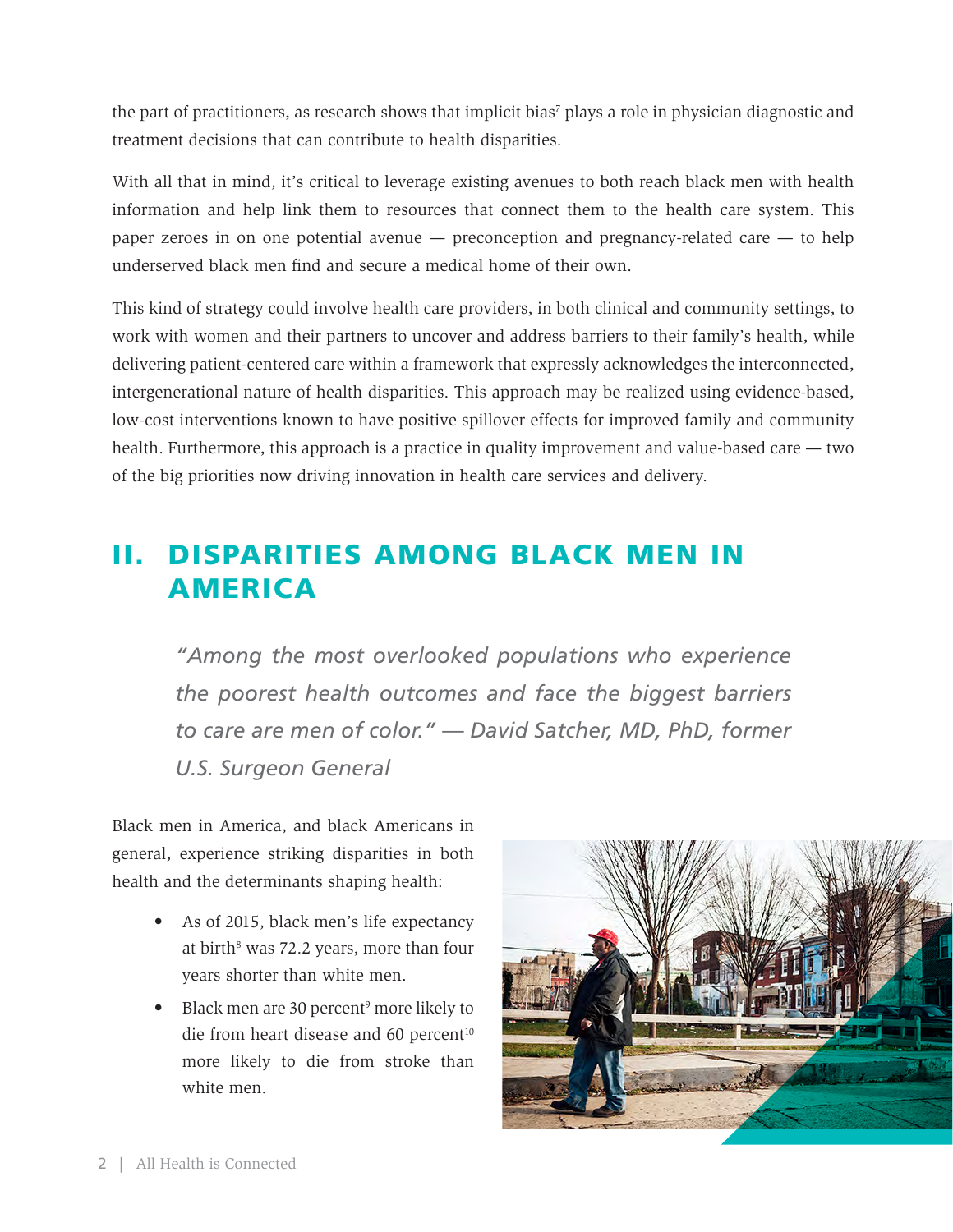- Black men accounted<sup>11</sup> for nearly one-third of all U.S. HIV diagnoses in 2015, a rate nearly eight times as high as that for white men and more than twice that of Hispanic men. For all cancers combined, the death rate<sup>12</sup> was 24 percent higher for black men than for white men. For example, while black men face a higher risk of prostate cancer, they're screened for the disease at lower rates and are less likely to be offered a prostate-specific antigen blood test to detect prostate cancer.
- In 2014-2015, more black adults reported no usual source of care<sup>13</sup> than whites. In 2012, research found that nearly 40 percent<sup>14</sup> of black men lacked a usual source of care. A recent study<sup>15</sup> examining trustworthiness between black men and physicians found that the 1972 disclosure of the Tuskegee syphilis study was correlated with increased mistrust and mortality as well as decreases in outpatient and inpatient interactions.
- In 2016, 22 percent<sup>16</sup> of blacks in the U.S. were living in poverty, compared to 9 percent of whites.
- In 2015, 22 percent of blacks had a bachelor's degree or higher<sup>17</sup>, compared to more than

one-third of whites; during the 2012- 2013 school year, research estimates a national high school graduation rate of 59 percent for young black men.<sup>18</sup> Black Americans also face a higher rate of housing instability<sup>19</sup> and food insecurity. 20

These statistics illustrate just how entrenched racial health and social disparities are in the U.S. and the formidable challenges ahead in narrowing those disparities. It's also important to note that such disparities come at great financial cost to



society at-large: From 2006 to 2009, more than \$24 billion in direct medical expenditures for black men in America were excess costs attributed to health disparities.<sup>21</sup> This data and much more should serve as a call to action to take every opportunity available to help close health and access gaps among black men.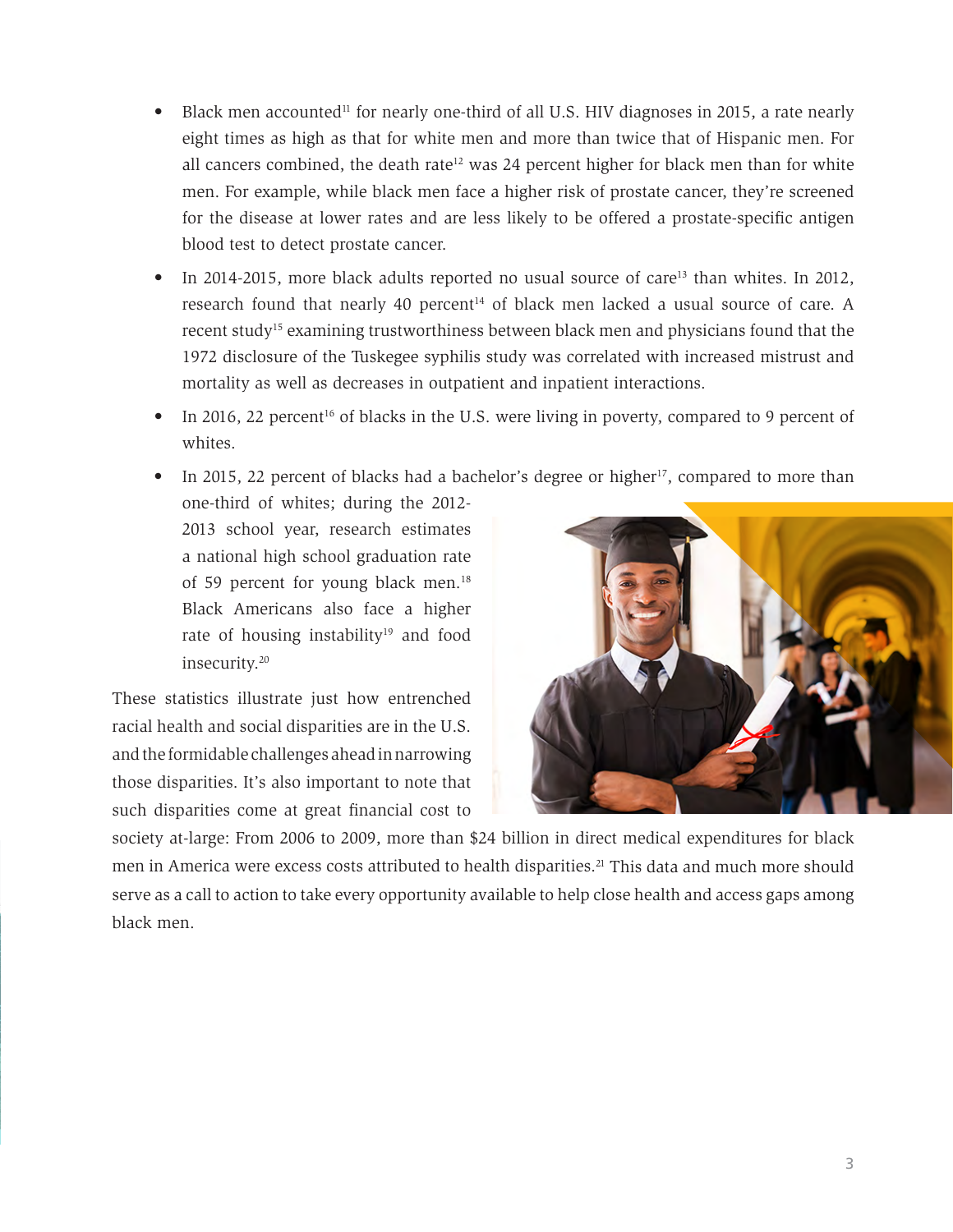# III. LEVERAGING PRENATAL CARE SETTINGS AS AVENUES FOR IMPROVING BLACK MEN'S HEALTH

*"Men's health is a vital but neglected component of community health. A tetrad approach is necessary to optimize public health outcomes, including children's health, women's health, men's health, and minority health as coequal partners. Addressing the health needs of males would very likely lead to overall improved health outcomes for communities and nations." — Jean Bonhomme, MD, MPH, founder, National Black Men's Health Network*

Black men's health is connected to the health of families and children and can play a role in reducing racial disparities in pregnancy outcomes and infant mortality. Thus, using innovative, clinical-based and community-based interventions that actively engage black men during their and their partners' preconception, prenatal and postnatal care would not only help address disparities affecting black men, but ideally result in numerous co-benefits for women and children.

Already, the Commission on Paternal Involvement in Pregnancy Outcomes<sup>22</sup> — a transdisciplinary working group of researchers, clinicians and public health professionals — has issued a report calling for increasing the involvement of men and expectant fathers in family planning, preconception and

reproductive health as a way to reduce disparities in pregnancy outcomes. The American College of Obstetricians and Gynecologists also recommends<sup>23</sup> that partners attend prenatal care appointments as a means of showing health-positive support for their pregnant partners.

The commission's report acknowledges that while there is substantial research into the influence of fathers on child health development, there is much less on the

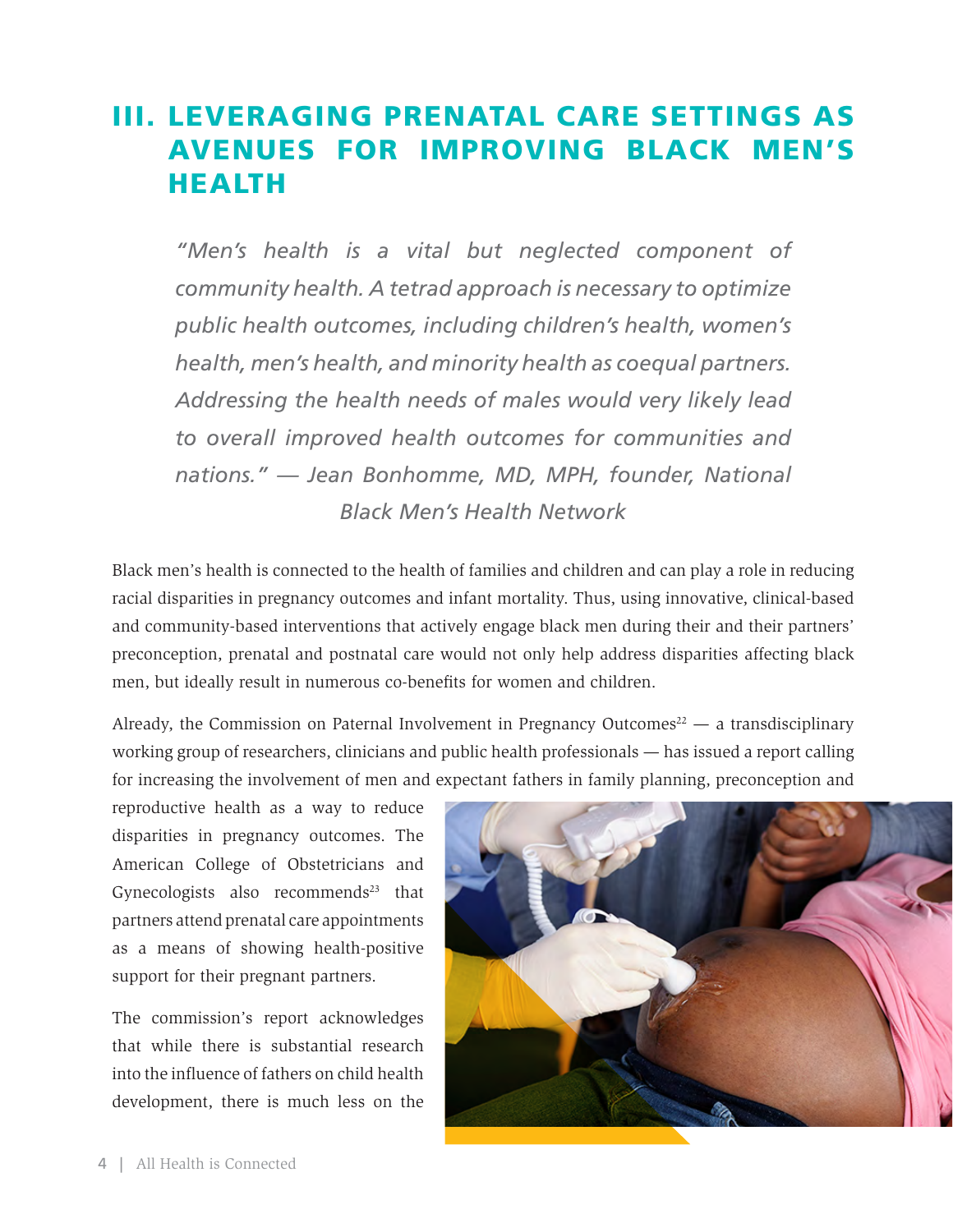impact of paternal involvement on adverse pregnancy outcomes, such as low birth weight or infant mortality. However, research that does exist suggests that paternal engagement is a positive factor in maternal health, such as encouraging<sup>24</sup> women to adopt healthy behaviors during pregnancy and even reducing disparities<sup>25</sup> in infant mortality. Some limited data also show that paternal involvement can help moderate psychosocial stresses on pregnant women. Global health research<sup>26</sup> has also shown maternal health benefits from paternal participation, support and shared decision-making.

In addition, men seem to be particularly open to recommendations and advice regarding health when they are expectant fathers. The commission reported that the "perinatal period has been long recognized as the 'golden opportunity moment' for intervention with fathers," as it's typically a period in which fathers are both physically and emotionally available as well as more receptive to health messaging. Innovative strategies may leverage this key point in time — impending fatherhood — when the male partners of patients' may be more keenly aware and concerned about their own health needs.

Ideally, such efforts to reduce disparities among black men should also be developed and implemented through a health equity lens, which requires acknowledging the systemic and institutional barriers that people of color and other marginalized populations face in accessing quality health care and sustaining good health in the community. This calls on providers to familiarize themselves with the social and economic conditions impacting their patients and to reflect on their own role in perpetuating biases that contribute to disparities. For example, in a recent study<sup>27</sup> on provider bias, researchers examined the effects of the Privilege and Responsibility Curricular Exercise, a tool to "encourage health care workers to leverage their advantages to reduce health care inequities, moving them toward the realm of cultural humility, a state of openness toward understanding and respecting important aspects of other people's cultural identities." Researchers found the tool engaged providers in a "self-discovery" exercise that increased awareness of their own social privilege and helped them recognize "that everyday activities might be more difficult for others." In fact, being purposefully inclusive of black men's health in the context of its importance to family and newborn health may be particularly helpful in rebuilding the patient-provider trust lost to historical and current injustices.

With all this in mind, some strategies to be considered for leveraging prenatal and postpartum care settings to improve health disparities among black men include:

• Utilize community health workers to help patients and their partners navigate the health system: Many primary care and community health settings already embed community health workers into their practices, where they help patients navigate health systems and access supportive and social services that enable patients to stay healthy outside the doctor's office. CHWs typically come from the communities they serve and often share many of the same lived experiences as their clients. Research<sup>28</sup> increasingly acknowledges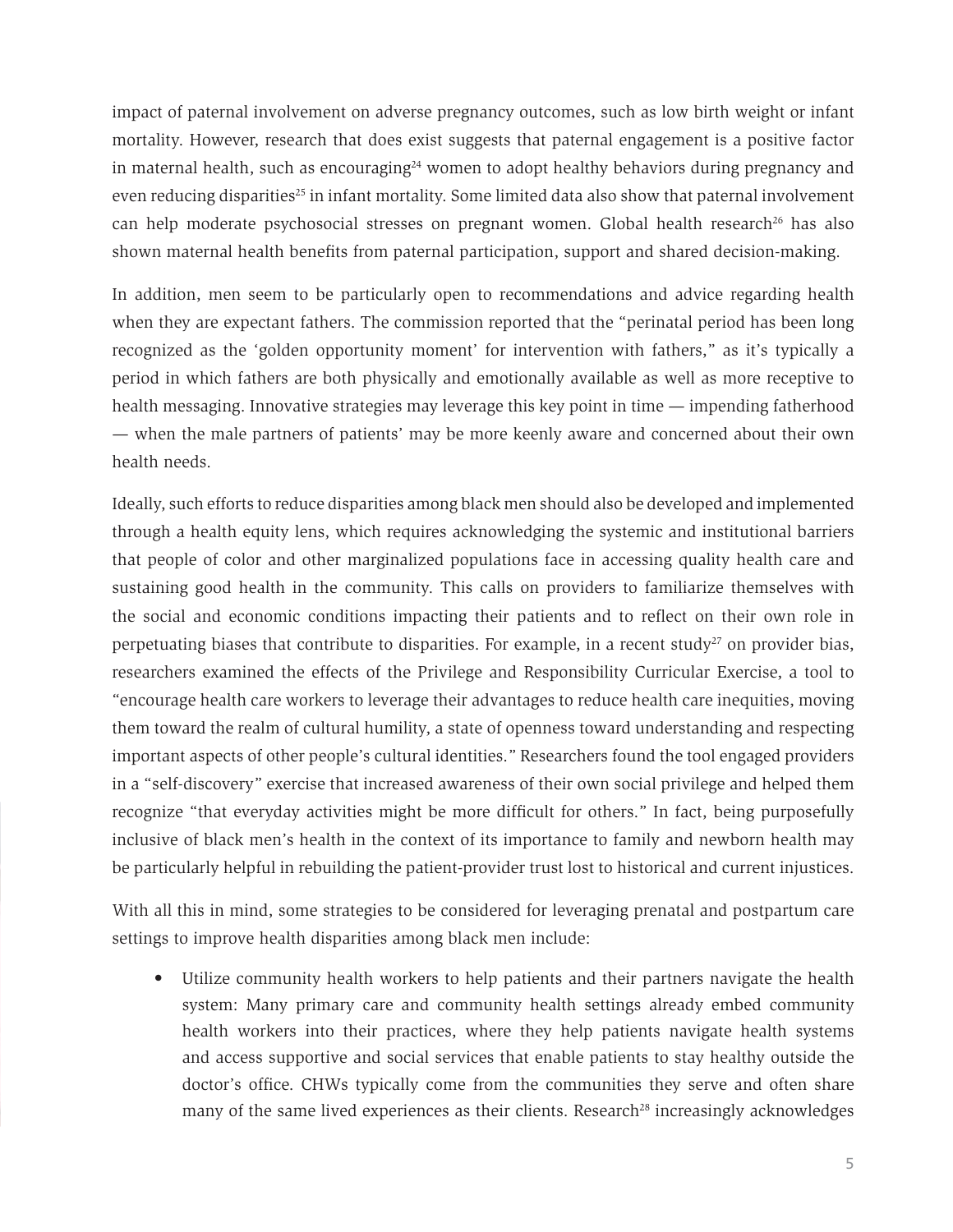partnering with CHWs as a promising strategy to advance health equity and increase cultural competency within health care systems.

Become a source of men's health information: Knowing that men may be more open to health messaging during their partners' pregnancies, women's health, prenatal and postpartum care settings can also become sources of men's health information. Among the wealth of brochures and tip sheets given to pregnant patients and new mothers, practitioners could



also offer health tips for expectant and new fathers. That information can range from standard information on the importance of preventive men's health screenings, regular physical activity, and healthy diets to more personalized information based on patientprovider conversations, such as information on tobacco cessation resources and behavioral health supports. Providers of clinical and community-based care for women can become active and vocal participants in Men's Health Month (menshealthmonth.org) every June an opportunity to illustrate the interdependent nature of family health.

- Facilitate access to health insurance: The research is clear<sup>29</sup> having health insurance protects people's physical, mental and financial health. Furthermore, research shows<sup>30</sup> that the access to insurance through the Affordable Care Act has significantly reduced racial and ethnic disparities in health care access. Gaining insurance coverage is also a first step in securing a patient-centered medical home, which research shows<sup>31</sup> is a promising method for improving outcomes and lowering costs. Providers of prenatal and postpartum care can partner with insurance and marketplace navigators to organize, host and promote insurance enrollment via the private marketplace and Medicaid. Such efforts could also be successful at reaching male partners, who face a greater risk $32$  of being uninsured than the national average. Furthermore, insurance enrollment events can include information on public programs and community resources that impact the social determinants of health, such as food assistance and job training. These kinds of events not only have a direct impact on patients and their partners, they can also position practitioners as a trusted source of community information and a genuine partner in improving community health.
- Embed men's health in home-visiting programs and clinical public health programs: Public health maternal and child health home-visiting programs have a unique opportunity to reach at-risk black men where they're at. The federal Maternal, Infant and Early Childhood Home Visiting Program already has a successful track record, requiring grantees to show improvement across four of six benchmarks: maternal and newborn health; child injuries, abuse and neglect; school readiness; crime or domestic violence; family economic self-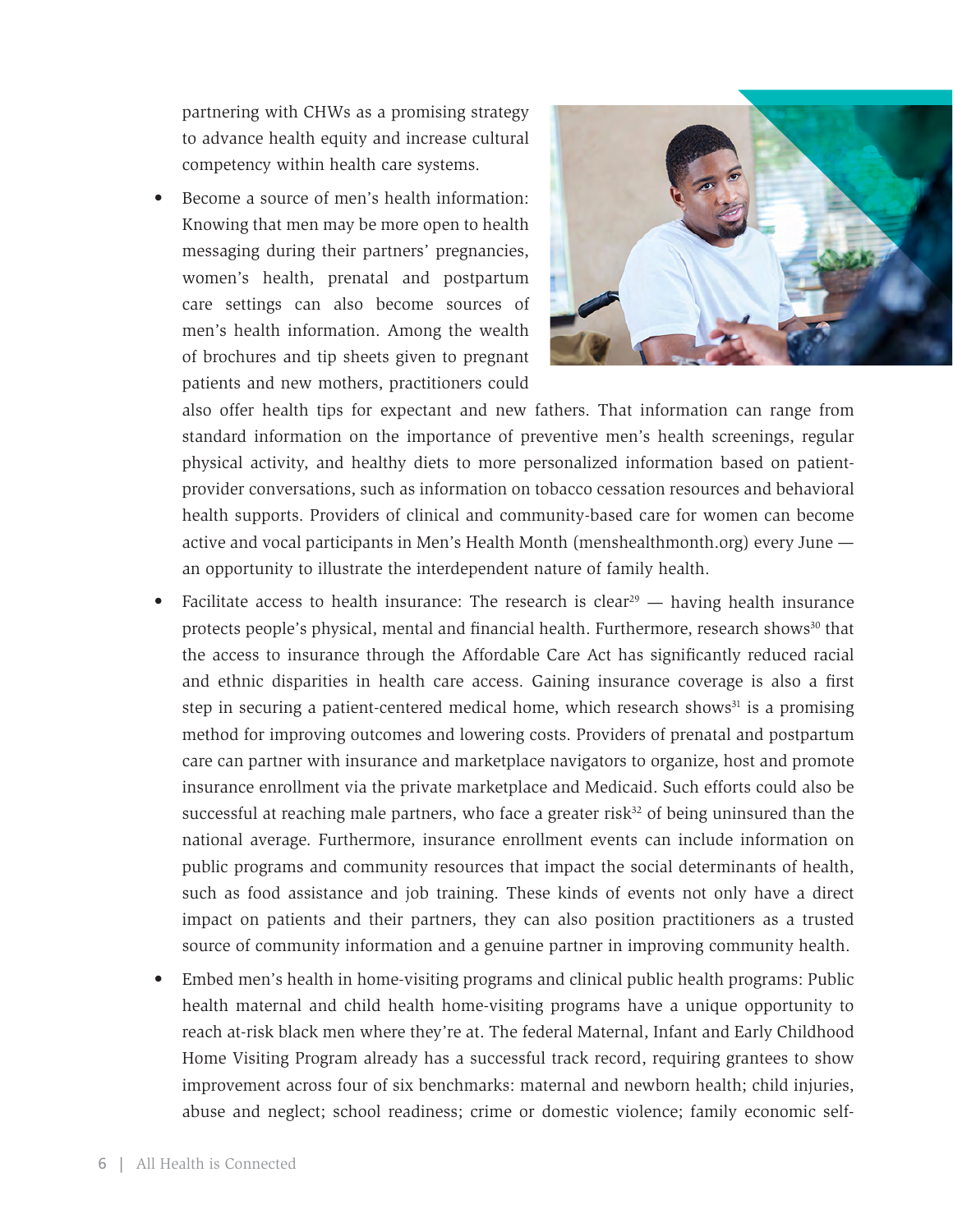sufficiency; and coordination and referral to other community resources. While many such home-visiting efforts certainly engage expectant and new fathers, a more formalized programmatic recognition of the role of men's health in family/child health could help drive momentum toward closing black men's health disparities.

### IV. CONCLUSION

*"People can dance all they want around this, but at the end of the day, if you're serious about being effective in eliminating health disparities, then you have to understand the root causes of health disparities. The root causes of health disparities are power differentials that are rooted in present and past practices, as well as the legacy of those past practices." — Anthony Iton, MD, JD, MPH, Senior Vice President of Healthy Communities, The California Endowment* 

Eliminating health disparities among black men will require long-term, collaborative and community-driven efforts. It is incumbent on both medical and public health practitioners to identify and leverage existing openings for reaching men, engage them in discussions about their own health, and ultimately connect them with timely access to medical care and preventive services. The transition to fatherhood may be an optimal time for reaching men as their partners will likely have multiple interactions with a health care professional.



Innovative, clinical-based and community-based interventions designed to improve preconception and pregnancy-related care could be a link to assist in closing health disparities among black men. With health equity always in frame, we should explore all avenues for reaching black men and widening the welcome mat into the health care system. Ultimately, understanding that men's health is family health will help us identify pivotal life-course factors and trajectories among boys of color as they grow into adulthood and fatherhood.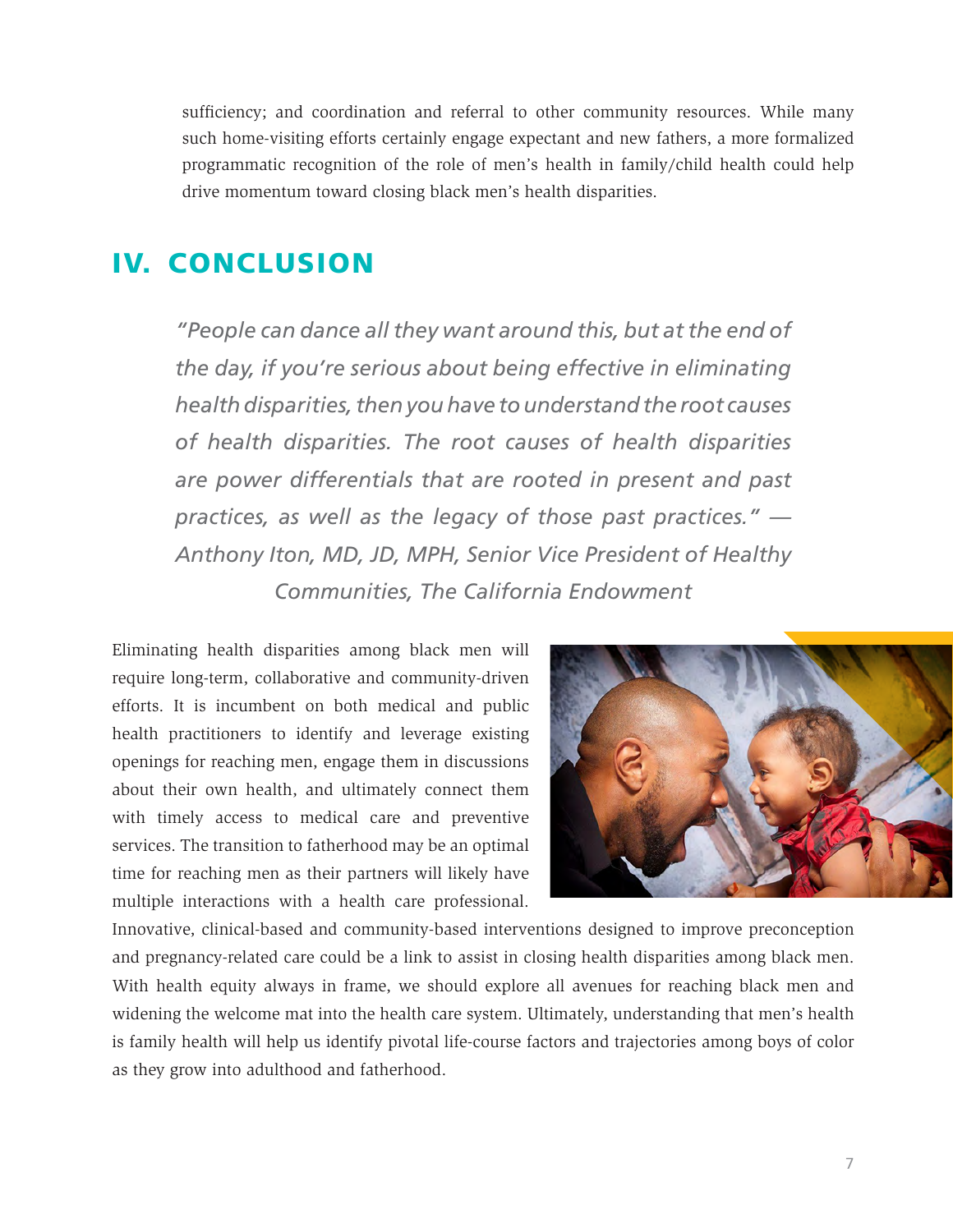#### *References*

- <sup>1</sup> HIV Among African Americans. Centers for Disease Control and Prevention, February 2017. https://www.cdc.gov/nchhstp/newsroom/docs/factsheets/cdc-hiv-aa-508.pdf
- <sup>2</sup> Race, Ethnicity & Health care: The Health Status of African American Men in the United States. Kaiser Family Foundation. April 2007. https://kaiserfamilyfoundation.files. wordpress.com/2013/01/7630.pdf
- <sup>3</sup> Tracking Trends in Health System Performance. Commonwealth Fund, August 2016. http://www.commonwealthfund.org/~/media/files/publications/issue-brief/2016/ aug/1894\_collins\_who\_are\_remaining\_uninsured\_tb\_rev.pdf
- <sup>4</sup> Who Gained Health Insurance Coverage Under the ACA and Where Do They Live? Urban Institute, December 2016. https://www.urban.org/sites/default/files/ publication/86761/2001041-who-gained-health-insurance-coverage-under-the-aca-and-where-do-they-live.pdf
- <sup>5</sup> Obamacare Reduces Racial Disparities in Health Coverage. Center for Global Policy Solutions, 2015. https://globalpolicysolutions.org/wp-content/uploads/2015/12/ACAand-Racial-Disparities.pdf
- <sup>6</sup> Key Facts about the Uninsured Population. Kaiser Family Foundation, Sept. 19, 2017. https://www.kff.org/uninsured/fact-sheet/key-facts-about-the-uninsured-population/
- <sup>7</sup> Implicit bias in healthcare professionals: A systemic review. BMC Medical Ethics, March 2017. https://doi.org/10.1186/s12910-017-0179-8
- 8 Health, United States, 2016. National Center for Health Statistics, Centers for Disease Control and Prevention, 2016. https://www.cdc.gov/nchs/data/hus/2016/015.pdf
- <sup>9</sup> Health Disparities in Boys and Men. American Journal of Public Health, May 2012. https://www.ncbi.nlm.nih.gov/pmc/articles/PMC3477916/
- <sup>10</sup> Health Disparities in Boys and Men. American Journal of Public Health, May 2012. https://www.ncbi.nlm.nih.gov/pmc/articles/PMC3477916/
- <sup>11</sup> HIV Among African Americans. Centers for Disease Control and Prevention, February 2017. https://www.cdc.gov/nchhstp/newsroom/docs/factsheets/cdc-hiv-aa-508.pdf
- <sup>12</sup> Cancer Facts and Figures for African Americans, 2016-2018. American Cancer Society, 2016. https://www.cancer.org/content/dam/cancer-org/research/cancer-facts-andstatistics/cancer-facts-and-figures-for-african-americans/cancer-facts-and-figures-for-african-americans-2016-2018.pdf
- 13 Health, United States, 2016. National Center for Health Statistics, Centers for Disease Control and Prevention, 2016. https://www.cdc.gov/nchs/data/hus/hus16.pdf#062
- 14 Access to Health Care of Adult Men and Women, Ages 18-64, 2012. Statistical Brief #461. Agency for Healthcare Research and Quality, November 2014. http://www. meps.ahrq.gov/mepsweb/data\_files/publications/st461/st461.shtml
- <sup>15</sup> Tuskegee and the Health of Black Men. National Bureau of Economic Research Working Paper Series, June 2016. http://www.nber.org/papers/w22323.pdf
- <sup>16</sup> State Health Fact, Poverty Rate by Race/Ethnicity 2016. Kaiser Family Foundation. https://www.kff.org/other/state-indicator/poverty-rate-by-raceethnicity/?currentTimefram e=0&selectedDistributions=black&sortModel=%7B%22colId%22:%22Location%22,%22sort%22:%22asc%22%7D
- <sup>17</sup> Educational Attainment in the United States: 2015. U.S. Census Bureau, March 2016. https://www.census.gov/content/dam/Census/library/publications/2016/demo/p20- 578.pdf
- <sup>18</sup> Schott 50 State Report on Public Education and Black Males. Schott Foundation for Public Education. http://blackboysreport.org/national-summary/#
- <sup>19</sup> Unaffordable America: Poverty, housing and eviction. University of Wisconsin-Madison Institute for Research on Poverty, March 2015. https://www.irp.wisc.edu/ publications/fastfocus/pdfs/FF22-2015.pdf
- <sup>20</sup> Food Security Status for U.S. Households in 2016. U.S. Department of Agriculture Economic Research Service. https://www.ers.usda.gov/topics/food-nutrition-assistance/ food-security-in-the-us/key-statistics-graphics.aspx
- <sup>21</sup> Economic Burden of Men's Health Disparities in the United States. International Journal of Men's Health, Fall 2013. http://www.mensstudies.info/OJS/index.php/IJMH/ article/view/655/pdf\_186
- <sup>22</sup> Commission Outlook: Best and Promising Practices for Improving Research, Policy and Practice on Paternal Involvement in Pregnancy Outcomes. Commission on Paternal Involvement in Pregnancy Outcomes, May 2010. http://jointcenter.org/research/commission-paternal-involvement-pregnancy-outcomes-cpipo-presents-best-and-promising
- 23 A Partner's Guide to Pregnancy. American College of Obstetricians and Gynecologists, May 2016. https://www.acog.org/Patients/FAQs/A-Partners-Guide-to-Pregnancy <sup>24</sup> Father involvement, child health and maternal health behavior. Julien Teitler, Columbia University, July 2000. https://sites.hks.harvard.edu/urbanpoverty/Urban%20
- Seminars/May1999/tietler.pdf
- <sup>25</sup> Assessing the Impact of Paternal Involvement on Racial/Ethnic Disparities in Infant Mortality Rates. Journal of Community Health, February 2011. https://doi.org/10.1007/ s10900-010-9280-3
- <sup>26</sup> Male involvement and maternal health outcomes: Systematic review and meta-analysis. Journal Epidemiology and Community Health, February 2015. http://jech.bmj.com/ content/69/6/604
- <sup>27</sup> Recognizing Privilege and Bias: An Interactive Exercise to Expand Health Care Providers' Personal Awareness. Academic Medicine, March 2017. https://www.ncbi.nlm.nih. gov/pubmed/27355785
- <sup>28</sup> Addressing Chronic Disease Through Community Health Workers: A Policy and Systems-Level Approach. National Center for Chronic Disease Prevention and Health Promotion, Division for Heart Disease and Stroke Prevention, April 2015. https://www.cdc.gov/dhdsp/docs/chw\_brief.pdf
- <sup>29</sup> Health Insurance Coverage and Health: What the Recent Evidence Tells Us. New England Journal of Medicine, August 2017. http://www.nejm.org/doi/full/10.1056/ NEJMsb1706645#t=article
- 30 Racial and Ethnic Disparities in Health Care Access and Utilization Under the Affordable Care Act. Medical Care, February 2016. https://www.ncbi.nlm.nih.gov/pmc/ articles/PMC4711386/
- 31 The Patient-Centered Medical Home's Impact on Cost and Quality. Patient-Center Primary Care Collaborative, February 2016. https://www.pcpcc.org/resource/patientcentered-medical-homes-impact-cost-and-quality-2014-2015
- 32 Characteristics of Remaining Uninsured Men and Potential Strategies to Reach and Enroll Them in Health Coverage. Kaiser Family Foundation, April 2016. https://www.kff. org/uninsured/issue-brief/characteristics-of-remaining-uninsured-men-and-potential-strategies-to-reach-and-enroll-them-in-health-coverage/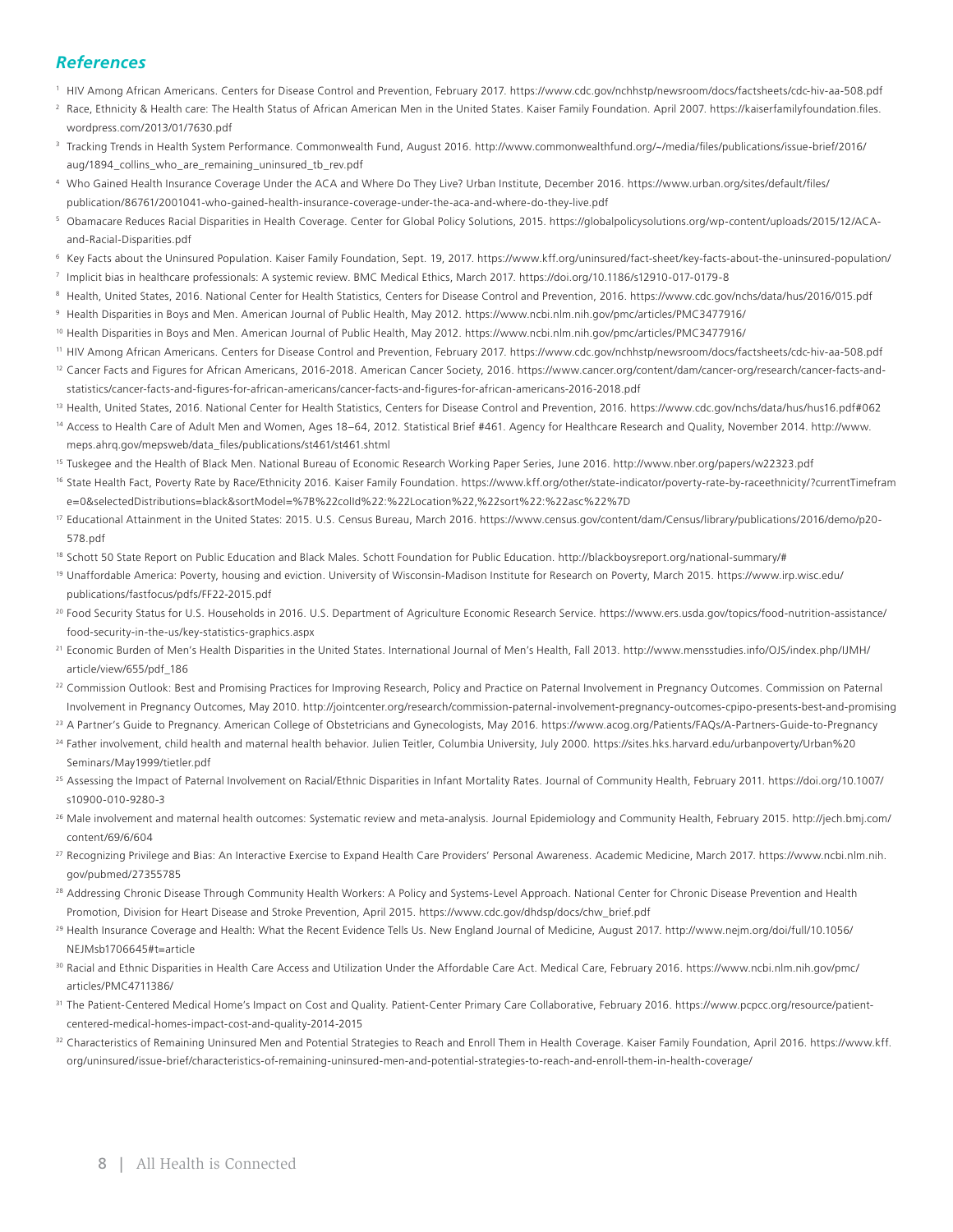## Acknowledgments

#### Report Contributors

Kim Krisberg, Allen Herman, MB, ChB, PhD, and Jermane Bond, PhD

The following APHA staff contributed to this brief:

Adrienne Love

Copy-editing/Editorial Review

Kim Krisberg, Donya Currie

Graphic Design

Abduallahi Abdulgader

# This brief was supported by Centers for Disease Control and Prevention Grant 5NU38OT000131-5w

The contents of this brief are the sole responsibility of the author and APHA and do not necessarily represent the views of those interviewed, of reviewers, or of the CDC.